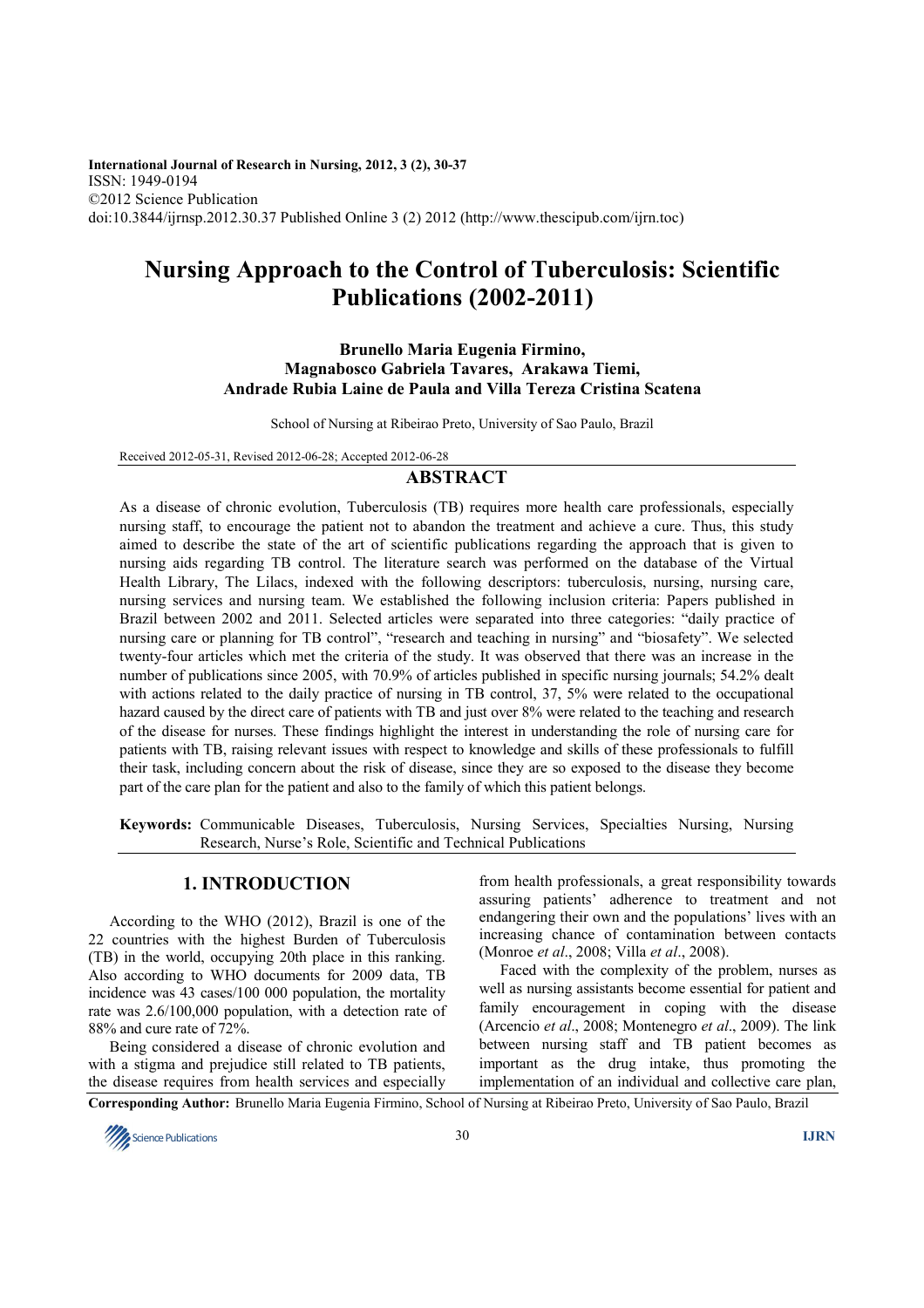involving the trust that the patient and the patient's family lay in such professionals (Brunello *et al*., 2009).

Therefore, understanding the importance of nursing care performance for TB patients and their involvement in health services planning for efficiency in providing care, this study aimed to identify the state of art in scientific articles published over the past nine years in Brazil and which approach is given to nurses in TB control. Thus, we seek to understand the role of nursing to fight this disease, in both prevention and cure.

## **2. MATERIALS AND METHODS**

State of the art consists of a bibliographical study whose main challenge maps and discusses what is being produced on some aspects and dimensions related to a thematic (Ferreira, 2002).

The scientific literature search was conducted in April 2012, in the LILACS website (http://lilacs.bvsalud.org/), the most important index of scientific and technical literature of Latin America and the Caribbean. We used the following terms indexed in the Brazilian health subject headings thesaurus (DECS-http://decs.bvs.br/I/homepagei.htm): tuberculosis, nursing, nursing care, nursing services and nursing team in the database.

We established the following inclusion criteria for the study:

- Be classified as scientific articles, thus excluding documents, manuals or thesis
- Held in Brazil
- Published between 2002-2011

We excluded publications classified as editorials, letters to the editor and re-publications of articles with historical analysis.

To refine the search, we opted for some combination of terms, as shown in **Table 1**.

A database was built in Excel with the 55 publications. Articles that were found more than once by the combination of terms were eliminated and 24 articles remained for reading, which were classified according to the following categories:

- Year of publication
- Journal in which it was published
- Study Subject

Items categorized were:



**Table 1.** Number of articles found and selected for reading according to the combination of terms, Lilacs (2012).

| $\mu$ according to the comomution of terms, Emacs $(2012)$ |          |            |  |  |
|------------------------------------------------------------|----------|------------|--|--|
| Combination of                                             | Articles | Selected   |  |  |
| Descriptors                                                | Found n  | articles n |  |  |
| Tuberculosis and nursing                                   | 95       | 33         |  |  |
| Tuberculosis and nursing care                              | 33       |            |  |  |
| Tuberculosis and nursing services                          | 16       |            |  |  |
| Tuberculosis and nursing team                              | 14       | 8          |  |  |
| Total                                                      | 158*     | $55*$      |  |  |

**Table 2.** Distribution of articles about tuberculosis and nursing according to the year of publication, Lilacs (2012)

| $\check{ }$         | -  | . .<br>×.<br>╭ |
|---------------------|----|----------------|
| Year of publication | n  | $\%$           |
| 2002                |    | 4,2            |
| 2003                |    | 0,0            |
| 2004                |    | 0,0            |
| 2005                |    | 16,7           |
| 2006                | 2  | 8,3            |
| 2007                | 4  | 16,7           |
| 2008                | 4  | 16,7           |
| 2009                |    | 4,2            |
| 2010                |    | 16,7           |
| 2011                |    | 16,7           |
| Total               | 24 | 100.0          |
|                     |    |                |

### **2.1. Daily practice or Planning in Nursing Care for TB Control**

Articles dealing with nursing care in health services, whether hospital-based or primary care-based; directly concerned with practices carried out by nursing staff with patients for TB control whether in case identification, disease control, supervision of contacts or drug intake.

#### **2.2. Research and Teaching in Nursing**

Articles related to research and education for TB control involving nursing professionals or nursing students.

#### **2.3. Biosafety**

Articles dealing with the vulnerability of nursing professionals and students in acquiring TB infection in the workplace.

The content analysis to produce the categorization of articles was based solely on an exhaustive reading of the works selected for the study. Due to the design of the study, there was no need for authorization from the Ethics Committee of the institution.

### **3. RESULTS**

The publications involving TB and nursing have been increasing since the year 2005, maintaining an average of three articles published per year in Brazil in the studied period (**Table 2**).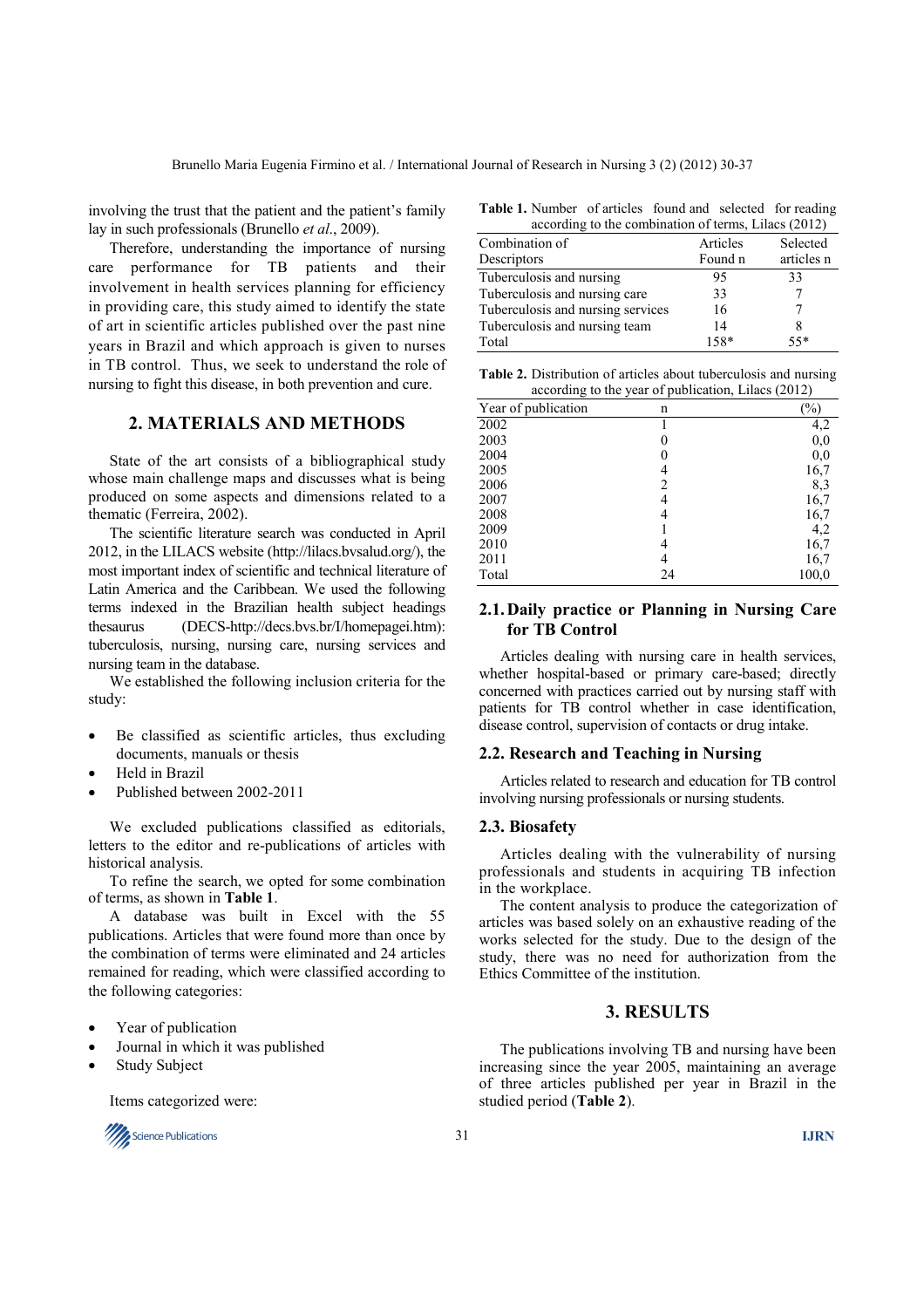| Article                                                           | Authors                             | Journal                | $10$ and $100$ , $100$ and $100$<br>Study objective                      | Study object                        |
|-------------------------------------------------------------------|-------------------------------------|------------------------|--------------------------------------------------------------------------|-------------------------------------|
| Exploring knowledge,                                              | Malveira                            | Esc Anna Nery          | To discuss knowledge,                                                    | Research and teaching               |
| practices and attitudes                                           | <i>et al.</i> (2002)                | Rev Enferm             | attitudes and practices                                                  | in nursing                          |
| of undergraduate nursing                                          |                                     |                        | regarding prevention of                                                  |                                     |
| students of a governmental                                        |                                     |                        | nosocomial transmission of                                               |                                     |
| university concerning the                                         |                                     |                        | tuberculosis among nursing                                               |                                     |
| prevention of tuberculosis                                        |                                     |                        | students of the last                                                     |                                     |
| dissemination                                                     |                                     |                        | period of graduation.                                                    |                                     |
| Active search for individuals                                     | Muniz et al.                        | Cienc.                 | To analyze the incorporation of                                          | Daily practice or planning          |
| with respiratory symptoms as<br>part of community health workers' | (2005)                              | Saude Coletiva         | the active search for respiratory<br>symptoms for Tuberculosis Control   | in nursing care<br>for TB control   |
| role in tuberculosis control                                      |                                     |                        | at a Municipal Health District in                                        |                                     |
|                                                                   |                                     |                        | Ribeirão Preto-SP, Brazil,                                               |                                     |
|                                                                   |                                     |                        | according to the perception of                                           |                                     |
|                                                                   |                                     |                        | nursing supervisors in the                                               |                                     |
|                                                                   |                                     |                        | Community Health                                                         |                                     |
|                                                                   |                                     |                        | Agent Program (CHAP).                                                    |                                     |
| Nursing workers' experiences                                      | Bertazone                           | Rev Lat Am             | To identify the positive and negative                                    | Daily practice or planning          |
| in care for pulmonary                                             | <i>et al.</i> (2005)                | Enfermagem             | aspects related to nursing                                               | in nursing care for TB control      |
| tuberculosis patients                                             |                                     |                        | care for pulmonary                                                       |                                     |
|                                                                   |                                     |                        | tuberculosis patients,                                                   |                                     |
|                                                                   |                                     |                        | based on the reports of nursing                                          |                                     |
|                                                                   |                                     |                        | workers at an isolation unit.                                            | Daily practice or planning          |
| Epidemiological profile of<br>outpatients with HIV/AIDS           | Gabriel et al. Rev Lat Am<br>(2005) | Enfermagem             | To characterize the epidemiological<br>profile of patients with HIV/AIDS | in nursing care for TB control      |
| at a school hospital:                                             |                                     |                        | at an outpatient service, to analyze                                     |                                     |
| São Paulo city                                                    |                                     |                        | the infection stage on the patient's                                     |                                     |
|                                                                   |                                     |                        | first return, lethality                                                  |                                     |
|                                                                   |                                     |                        | and program evasion                                                      |                                     |
| Prevalence and incidence                                          | Maciel                              | Rev Soc Bras           | Evaluated the incidence                                                  | Biosafety                           |
| of Mycobacterium tuberculosis                                     | <i>et al.</i> (2010)                | Med Trop               | of Mycobacterium tuberculosis                                            |                                     |
| infection in nursing students                                     |                                     |                        | infection among nursing                                                  |                                     |
| in Vitória, Espírito Santo                                        |                                     |                        | students at the Federal University                                       |                                     |
|                                                                   |                                     |                        | of Espírito Santo, using the                                             |                                     |
|                                                                   |                                     |                        | purified protein derivative test.                                        |                                     |
| Practical tuberculosis<br>teaching in nursing                     | Villa<br><i>et al.</i> (2006)       | Online Bras<br>J. Nurs | To analyze practical tuberculosis<br>TB) teaching in Nursing Schools     | Research and Teaching<br>in Nursing |
| schools, Brazil û 2004                                            |                                     |                        | $(NS)$ in Brazil in 2004.                                                |                                     |
| The nursing team's knowledge                                      | Avelar                              | Online Bras            | To identify the knowledge of nursing                                     | <b>Biosafety</b>                    |
| of care for patients suspected                                    | et al. (2006)                       | J. Nurs                | team members of protective measures                                      |                                     |
| of having or diagnosed with                                       |                                     |                        | to be deployed in caring for                                             |                                     |
| pulmonary tuberculosis:                                           |                                     |                        | adult patients suspected of having                                       |                                     |
| An exploratory study                                              |                                     |                        | or diagnosed with pulmonary tuberculosis,                                |                                     |
|                                                                   |                                     |                        | confined in clinical-surgical and emergency                              |                                     |
|                                                                   |                                     |                        | units of a university hospital                                           |                                     |
| Peculiarities of tuberculosis                                     | Souza                               | J. Bras                | To describe the difficulties and peculiarities                           | Daily practice or planning          |
| control in a scenario of urban                                    | <i>et al.</i> (2007)                | Pneumol                | encountered by health professionals during                               | in nursing care for TB control      |
| violence in a disadvantaged                                       |                                     |                        | the treatment and investigation of contacts                              |                                     |
| community in Rio de<br>Janeiro, Brazil                            |                                     |                        | of tuberculosis (TB) patients in<br>disadvantaged communities.           |                                     |
| The vulnerability of nursing                                      | Souza and                           | Rev. Lat. Am.          | To identify aspects that potentially                                     | <b>Biosafety</b>                    |
| workers to tuberculosis                                           | Bertolozzi                          | Enfermagem             | increase the vulnerability of nursing                                    |                                     |
| in a teaching hospital                                            | (2007)                              |                        | workers to tuberculosis, through                                         |                                     |
|                                                                   |                                     |                        | the verification of personal life,                                       |                                     |
|                                                                   |                                     |                        | work and disease                                                         |                                     |
|                                                                   |                                     |                        | knowledge indexes.                                                       |                                     |
| Nosocomial Mycobacterium                                          | Maciel                              | Rev. Soc. Bras         | To evaluate hypersensitivity to                                          | <b>Biosafety</b>                    |
| tuberculosis transmission                                         | <i>et al.</i> (2010)                | Med. Trop              | tuberculin among medical students                                        |                                     |
| among healthcare students<br>in a high incidence region,          |                                     |                        |                                                                          |                                     |
| in Vitória, State                                                 |                                     |                        |                                                                          |                                     |
| of Espírito Santo                                                 |                                     |                        |                                                                          |                                     |

### **Table 3.** Distribution of articles according to their title, authors, journal, study objective and object, Lilacs (2012)

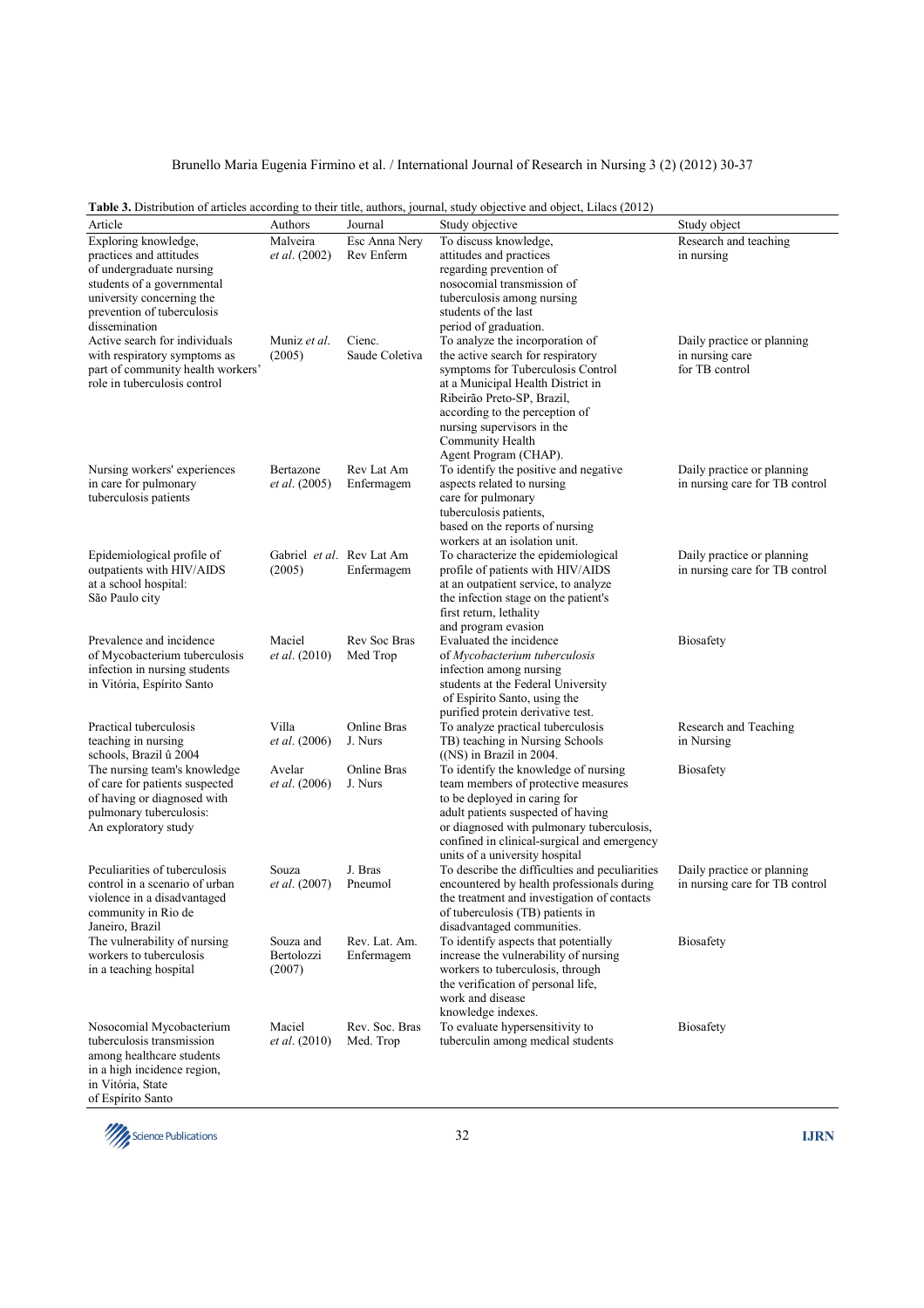| <b>Table 3. Continue</b>                                                                                                                            |                                        |                                |                                                                                                                                                                                                                                                                                                                                                                                                                                                                                          |                                                              |
|-----------------------------------------------------------------------------------------------------------------------------------------------------|----------------------------------------|--------------------------------|------------------------------------------------------------------------------------------------------------------------------------------------------------------------------------------------------------------------------------------------------------------------------------------------------------------------------------------------------------------------------------------------------------------------------------------------------------------------------------------|--------------------------------------------------------------|
| Tuberculin skin test<br>applied to nursing students                                                                                                 | Moreira<br><i>et al.</i> (2007)        | Rev. Enferm.<br><b>UERJ</b>    | To quantify the prevalence of positive<br>Tuberculin Skin Test (TST) among<br>nursing students from the Federal                                                                                                                                                                                                                                                                                                                                                                          | <b>Biosafety</b>                                             |
| Bibliographic production about<br>adherence/non-<br>adherence to therapy                                                                            | Reiners<br><i>et al.</i> (2008)        | Cienc.                         | University of Goiás û UFG, in Goiania,<br>GO, Brazil, in September, 2006.<br>To analyze the Latin American<br>Saude Coletiva bibliographical production over<br>the last 10 years regarding the<br>adherence / non-adherence to treatment<br>of people with chronic health<br>problems: leprosy, tuberculosis,                                                                                                                                                                           | Daily practice or planning in<br>nursing care for TB control |
| Epidemiological profile of<br>tuberculosis cases reported<br>among health care workers<br>at the University Hospital<br>in Vitoria, Brazil          | Prado<br><i>et al.</i> (2008)          | J Bras.<br>Pneumol.            | hypertension, diabetes and AIDS.<br>To describe the epidemiological<br>profile of tuberculosis cases reported<br>among health care workers in<br>the Tuberculosis Control Program<br>of the Cassiano Antonio of Moraes<br>University Hospital in Vitoria, Brazil.                                                                                                                                                                                                                        | <b>Biosafety</b>                                             |
| Tuberculosis in nursing<br>personnel: A population<br>based epidemiological<br>approach                                                             | Lorenzi and<br>Oliveira (2008)         | Rev. Bras                      | To present the incidence of tuberculosis<br>saúde ocup all forms) among nursing<br>workers in São Paulo, comparing<br>(it with the general population in<br>year 2004 estimate your risk<br>of TB disease, to describe notified<br>according to the individual workplace<br>(type of work where EAS) discuss<br>the implications and the possible<br>consequences of actions articulated<br>surveillance in the presence<br>of NR-32, compared to<br>aspectsepidemiology of this injury. | <b>Biosafety</b>                                             |
| The expansion of the<br>treatment observed (TS)<br>for the control of tuberculosis<br>in Paraiba (2000/2005)                                        | Rodrigues<br>et al. (2008)             | Enferm                         | Rev. Eletrônica To analyze the strengths and<br>weaknesses in the expansion process<br>of the supervised treatment in six<br>cities considered as priorities for<br>the TB control in Paraíba-PB/Brazil.                                                                                                                                                                                                                                                                                 | Daily practice or planning<br>in nursing care for TB control |
| Prevalence of tuberculosis<br>infection in students at the<br>State University in Montes<br>Claros, Minas Gerais, Brazil                            | Coelho<br><i>et al.</i> (2009)         | Rev. Bras.<br>Edu. Med.        | To identify the tuberculosis infection<br>rate among students from the first<br>and last two years in the Schools of<br>Medicine and Nursing at the State<br>University in Montes Claros, Minas<br>Gerais, Brazil, in addition to verifying<br>their knowledge on transmission and<br>prevention of occupational tuberculosis<br>and the use of the recommended<br>preventive measures.                                                                                                  | Biosafety                                                    |
| Multiculturality and morbidity<br>related by Bolivian immigrants<br>in the Family Health Strategy                                                   | Melo and<br>Campinas<br>(2010)         | Mundo<br>Saúde                 | To identify the more frequently<br>reported morbidity by Bolivian<br>immigrants who are users of a<br>USF (Family Health Unit)<br>of São Paulo city                                                                                                                                                                                                                                                                                                                                      | Daily practice or planning<br>in nursing care for TB control |
| The Active Search for<br>Respiratory<br>Symptomatics for the<br>Control of Tuberculosis in<br>the Potiguara Indigenous<br>Scenario, Paraiba, Brazil | Nobrega<br><i>et al.</i> (2010)        | Rev Lat Am<br>Enfermagem       | To analyze the actions of an active<br>search for Respiratory Symptomatic<br>(RSs) in the control of Tuberculosis<br>(TB) in the Potiguara Special<br>Indigenous Sanitary District,<br>Paraiba, Brazil, between<br>May and June 2007.                                                                                                                                                                                                                                                    | Daily practice or planning in<br>nursing care for TB control |
| Accessibility: hindrances to<br>decentralization of tuberculosis<br>control in units of family health                                               | Clementino<br>and<br>Miranda<br>(2010) | Rev.<br>Enferm.<br><b>UERJ</b> | To analyze social representations of<br>tuberculosis by users of family<br>health units in Campina Grande,<br>PB, Brazil, in view of<br>decentralization of disease control.                                                                                                                                                                                                                                                                                                             | Daily practice or planning<br>in nursing care for TB control |

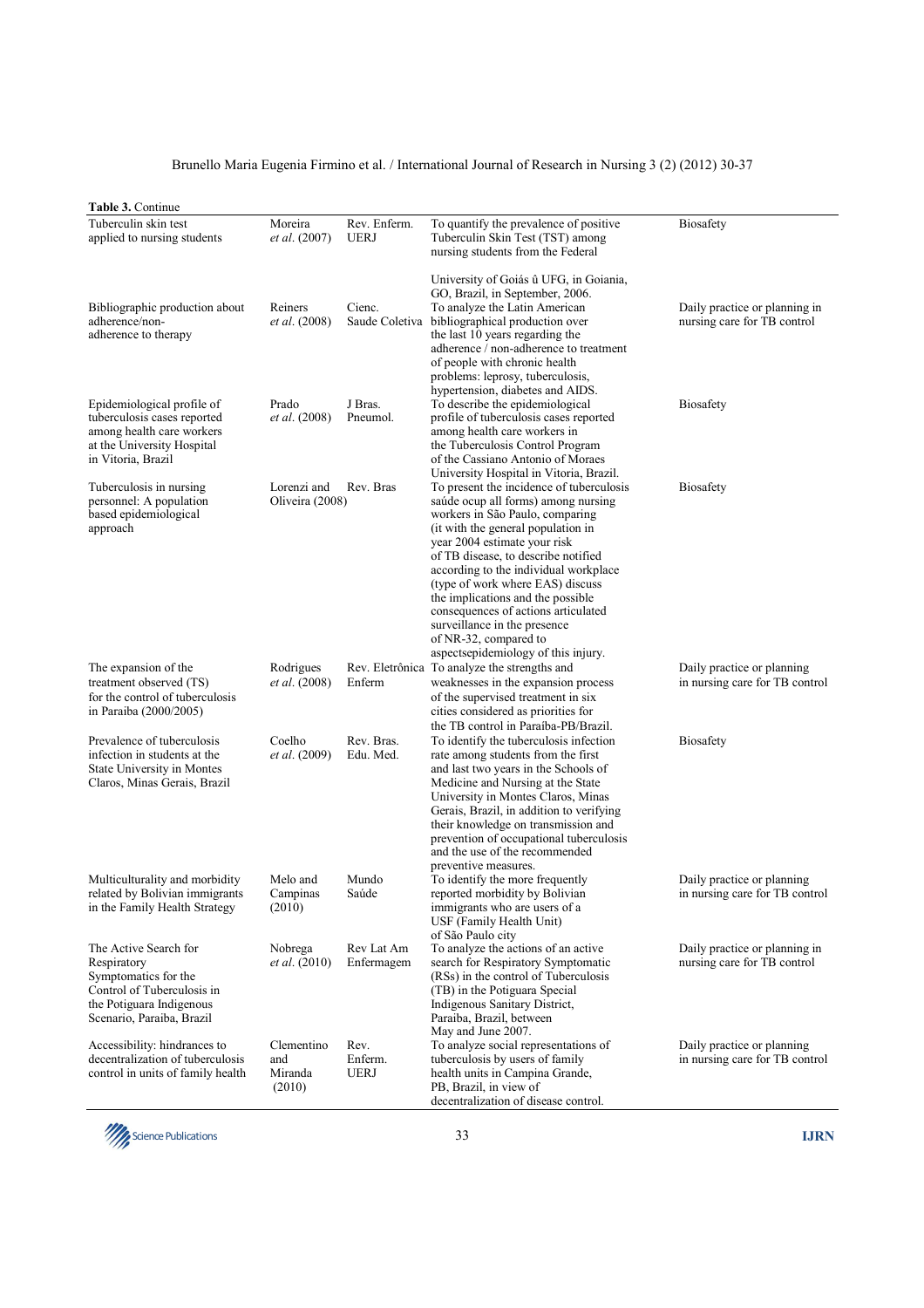| Table 3. Continue                                                                           |                                      |                                                                 |                                                                                                                                                                                                                                                                                                                                              |                                                                 |
|---------------------------------------------------------------------------------------------|--------------------------------------|-----------------------------------------------------------------|----------------------------------------------------------------------------------------------------------------------------------------------------------------------------------------------------------------------------------------------------------------------------------------------------------------------------------------------|-----------------------------------------------------------------|
| Household members and health                                                                | Maciel                               | Rev. Saude                                                      | To compare tuberculosis cure rates                                                                                                                                                                                                                                                                                                           | Daily practice or planning                                      |
| care workers as supervisors<br>of tuberculosis treatment.                                   | <i>et al.</i> (2010)                 | Publica/<br>Salud Publica                                       | among patients supervised by<br>household members<br>or health care workers.                                                                                                                                                                                                                                                                 | in nursing care for TB control                                  |
| Tuberculin skin test: operational<br>research in the state of<br>Mato Grosso do Sul, Brazil | Oliveira<br><i>et al.</i> (2009)     | J. Bras<br>Pneumol                                              | To investigate operational<br>aspects of Tuberculin<br>Skin Test (TST) use in<br>tuberculosis control programs<br>and at specialized Brazilian<br>National Sexually Transmitted<br>Diseases/AIDS and Viral Hepatitis<br>Program health care clinics<br>in priority municipalities for<br>tuberculosis control in<br>the state of Mato Grosso | Daily practice or planning<br>in nursing care for TB control    |
| Prevalence of tuberculosis<br>infection in employees<br>from university hospital            | <b>Sousa</b><br><i>et al.</i> (2011) | Rev.<br>Para, Med.                                              | do Sul, Brazil.<br>To describe the prevalence<br>of tuberculosis infection in<br>employees of the sectors of<br>the internal medicine, Infectum<br>-Parasitic Diseases (IPD) and<br>pneumology of the University<br>Hospital João de Barros<br>Barreto (UHJBB) by TST                                                                        | <b>Biosafety</b>                                                |
| Assessment of a clinical<br>score for screening<br>suspected pulmonary<br>tuberculosis case | Castro<br><i>et al.</i> (2011)       | Rev. Saude<br>Publica/<br>Salud Publica                         | To assess the accuracy<br>(sensitivity) of a clinical score<br>for presumptive pulmonary<br>tuberculosis cases<br>during screening.                                                                                                                                                                                                          | Daily practice or planning<br>in nursing care for TB control    |
| Alcohol use during<br>tuberculosis treatment:<br>Patients' perception                       | Silva<br><i>et al.</i> (2011)        | <b>SMAD Rev</b><br>eletrônica<br>Saúde<br>Mental<br>alcool drog | To describe and analyze the<br>perception of alcohol use during TB<br>treatment and discuss the<br>interventions by the health<br>and nursing team.                                                                                                                                                                                          | Daily practice or<br>planning in nursing<br>care for TB control |

Of the 24 articles selected for analysis in this study, 70.9% were published in journals in the area of nursing (41.7%), public health (16.7%) and pulmonology (12.5%). The remaining articles (29.1%) were published in journals covering various themes, from medicine in general to occupational and mental health (**Table 3**).

Regarding to the study objective, most articles (54.2%) approached nursing actions for TB control and daily practice and planning in nursing care, which involves the day-to-day assistance for TB patients and their families in health services, from diagnosis through to treatment. Other articles (37.5%) addressed the concern with the occupational health of nursing professionals and students related to TB infection when exposed to the patients, showing the concern with the biosafety of these professionals (**Table 3**). The theme of teaching and research in nursing was the least discussed (8.3%) among the studies analyzed, showing that this objective is still rarely covered in research conducted in Brazil. It is noteworthy that in 58.3% of the papers, nursing was not even mentioned in the title, nor in the study objective, showing that in most studies, nursing is discussed throughout the text by mentioning practical aspects of nursing care for TB patients and families.

### **4. DISCUSSION**

The link between nursing practice and control of TB has a long history relating to the policies of disease control in Brazil (Baptista *et al*., 2006; Almeida-Filho *et al*., 2009), where nurses have autonomy in test ordering and also in starting treatment to fight the illness.

In 1998, Directly Observed Therapy (DOT) began to be implemented in Brazil in order to reduce drop-out of the treatment, improve cure rates and increase case identification (BMH, 2002). Thus, this may explain the number of articles published over the past nine years. The nursing staff became one of the main links between patient and health service, acting directly for adherence to treatment (Brunello *et al*., 2009), which may also suggest that the increase in studies related to the theme could be an attempt to evaluate and analyze the new policies established in Brazil after DOT.

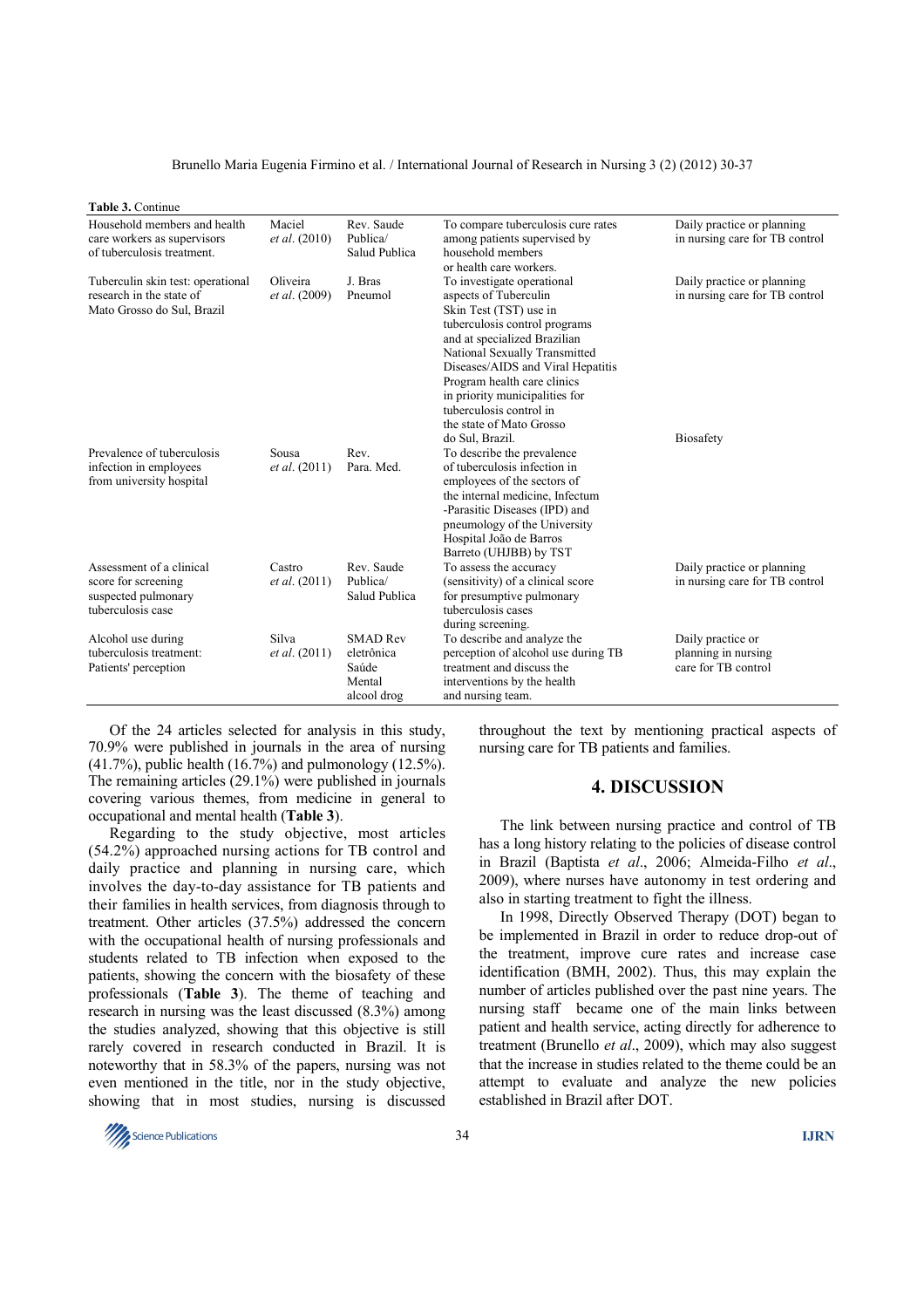Once it had become a field of interest to nursing practices in health services, because the nurse and nursing staff in most cases are primarily responsible for TB case monitoring and supervision of drugs intake (Gabriel *et al*., 2005; Reiners *et al*., 2008), we noted that most of the articles were published in journals specific to the nursing area, followed by journals in public health, justified by social and living determinants of TB (Brunello *et al*., 2011; Vendramini *et al*., 2006; 2010).

The categorization of articles reflects the responsibilities involving the care provided to patients with TB case detection, through daily practice of nursing in health services and care planning for TB assistance. Studies selected for analysis in this study showed that nursing staff need to have innovative and efficient tools for patients and their families for early diagnosis (Castro *et al*., 2011; Silva *at al*., 2011), as well as effective strategies for monitoring TB treatment (Maciel *et al*., 2010; Rodrigues *et al*., 2008).

As well as addressing the day-to-day practices of direct nursing care to patients, families and vulnerable groups, we highlight the need for nurses in previous care planning, identifying the vulnerable groups for TB disease within the community and then perform active case identification (Souza *et al*., 2007; Melo and Campinas, 2010; Nobrega *et al*., 2010), to increase case detection rates among the population.

Another aspect raised among the studies analyzed, was the training of nursing professionals to promote awareness of TB transmission and prevention, in addition to the organizational problems of health services with human resources. We also identified discussions about addressing active case identification in the community and strengthening professional-patient interaction in areas of high health care professional turnover (Muniz *et al*., 2005; Bertazone *et al*., 2005; Rodrigues *et al*., 2008; Clementino and Miranda, 2010).

A significant portion of the selected studies showed the fear of scholars with the possibility of nursing students and professionals in acquiring TB during their profession (Avelar *et al*., 2006; Souza and Bertolozzi, 2007; Prado *et al*., 2008; Coelho *et al*., 2009; Sousa *et al*., 2011). Thus, discussions about the occupational risk of developing active TB is a frequent concern, raising questions about time of exposure and contact with TB patients, tuberculin skin testing among nursing students (Moreira *et al*., 2007), as well as the use of safety equipment (Lorenzi and Oliveira, 2008). Additionally, a study conducted in Brazil in 2008 (Lorenzi and Oliveira

2008) outlined some indicators concluding that the risk of developing active TB is higher among nurses, because they are in longer contact with patients.

The worksheet offered on TB for nurses' formation (Villa *et al*., 2006) and nursing students' knowledge of TB (Malveira *et al*., 2002) was the approach found in two articles selected for the study. We can see the concern with the wrong knowledge about TB transmission that nursing students still have, as well as the little time that is dedicated to teaching and practice in the area. This shows a deficit in health education and prevention of this disease among future health professionals, leading to barriers in identifying cases, since some students leave education unprepared to take over the management of similar TB cases (Malveira *et al*., 2002; Villa *et al*., 2006).

Though only two articles with a teaching and research approach were selected, according to Villa (2008), nursing has contributed significantly to research in the TB field, especially in operational studies, which allows the generation of new knowledge of the social and political determinants surrounding the disease.

It shows superficiality in the studies as regards to the control of TB, since research abides to more technical knowledge aspects in the field of nursing, which may explain the low number of outputs connected to TB research and teaching as well, with little or no involvement of nursing in the political and managerial programs of disease control in Brazil.

### **5. CONCLUSION**

The results of this study indicate that there is a greater concern about the practices and performance of nursing professionals who deal directly with TB patients in health services, showing that nursing is recognized as an important element in disease control. Therefore, the planning of care from detection to treatment of the case is most often up to the professionals.

The selected articles show the interest in understanding the role of nursing care for TB patients, raising relevant issues of professionals' knowledge and skills to fulfill their task and includes concern about infection risks, since the professionals are so exposed to *Mycobacterium tuberculosis* that they are actually part of the care plan to which the patient belongs.

Thus, it is essential for the continued interest of scholars, in the context of nursing professionals and in addressing more often the issues facing the teaching and research of TB in nursing training, practice and research.

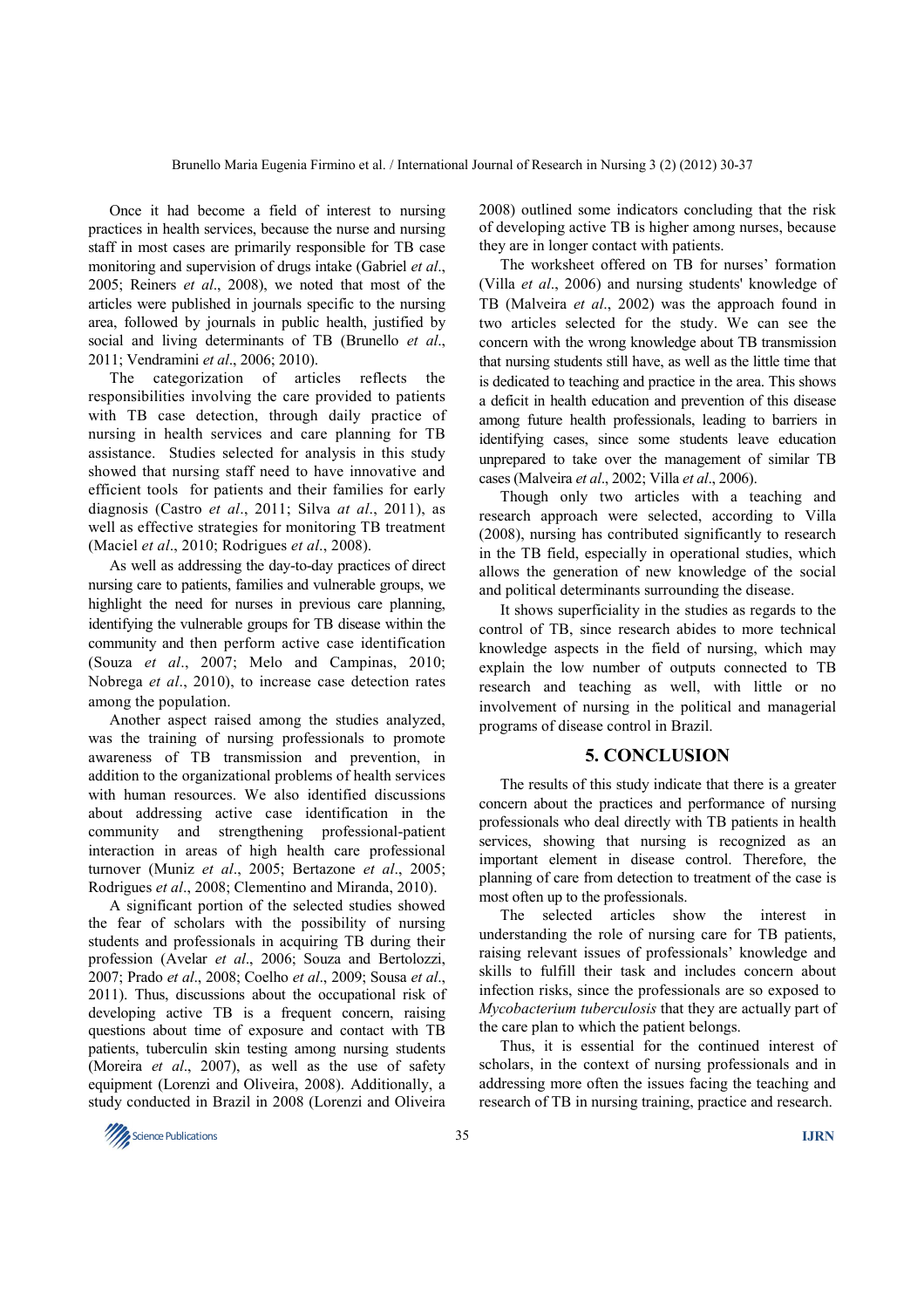### **6. ACKNOWLEDGEMENT**

Foundation for research in the state of Sao Paulo (FAPESP)-doctorate, process number: 2010/51209-9 and Operational Studies Group of the Brazilian Tuberculosis Research.

### **7. REFERENCES**

- Almeida-Filho, A.J., H.R.A. Montenegro and T.C.F. Santos, 2009. A new strategy in the combat of tuberculosis in Brazil: Implications for nursing practice. Rev. RENE, 10: 114-123.
- Arcencio, R.A., M.F. Oliveira, R.I. Cardozo-Gonzales, A. Ruffino-Netto and I.C. Pinto *et al*., 2008. City tuberculosis control coordinators' perspectives of patient adherence to DOT in Sao Paulo State, Brazil, 2005. Int. J. Tuberc Lung Dis., 12: 527-531.
- Avelar, M.D.C.Q., T.A.C.D. Paula, M.I. Shimizu, M.A.D. Neves and C.E. Petrizzo, 2006. The nursing team's knowledge of care for patients suspected of having or diagnosed with pulmonary tuberculosis-an exploratory study. Online Braz. J. Nurs.
- Baptista, S.S., A.J.A. Filho and G.T. Lopes, 2006. Nurse's preoccupying situation on tuberculosis disease. Esc. Anna Nery Rev. Enferm, 10: 15-17.
- Bertazone, E.C., E. Gir and M. Hayashida, 2005. Nursing workers' experiences in care for pulmonary tuberculosis patients. Rev Lat. Am. Enfermagem, 13: 374-381.
- BMH, 2002. TB Control: A proposal to integrate education-service. Brazil Ministry of Health.
- Brunello, M.E.F., D.F. Cerqueira, I.C. Pinto, R.A. Arcencio and R.I.C. Gonzales *et al*., 2009. Vínculo persona enferma-profesional de salud en la atencion a pacientes con tuberculosis. Acta Paul. Enferm., 22: 176-182. DOI: 10.1590/S0103-21002009000200010
- Brunello, M.E.F., F.C. Neto, R.A. Arcencio, R.L.D.P. Magnabosco and G.T. Magnabosco *et al*., 2011. Areas of vulnerability to HIV/TB co-infection in southeastern Brazil. Rev. Saude Publica., 45: 556- 563. DOI: 10.1590/S0034-89102011005000018
- Castro, C.B.A.D., P.A.D. Costa, A. Ruffino-Netto, E.L.N. Maciel and A.L. Kritski, 2011. Assessment of a clinical score for screening suspected pulmonary tuberculosis cases. Rev. Saude Publica., 45: 1110-1116. DOI: 10.1590/S0034-89102011005000071
- Clementino, F.D.S. and F.A.N.D. Miranda, 2010. Accessibility: hindrances to decentralization of tuberculosis control in units of family health. Rev. Enferm. UERJ, 18: 584-590.
- Coelho, M.A.D.Q., C.R. Biscotto, B.R. Tinois, F.C. Freitas and J.S. Oliveira *et al*., 2009. Prevalence of tuberculosis infection in students at the State University in Montes Claros, Minas Gerais, Brazil. Rev. Bras. Educ. Med., 33: 535-541.
- Ferreira, N.S.A., 2002. Research called state of art. Educ. Soc., 23: 257-272.
- Gabriel, R., D.A. Barbosa and L.A.C. Vianna, 2005. Perfil epidemiologico dos clientes com hiv/aids da unidade ambulatorial de hospital escola de grande porte-municipio de sao paulo. Rev. Lat. Am. Enfermagem, 13: 509-513.
- Lilacs, 2012. Literature in heath sciences from latino america and caribbe.
- Lorenzi, R.L. and I.M.D. Oliveira, 2008. Tuberculose em trabalhadores de Enfermagem: Uma abordagem epidemiologica de base populacional. Rev. Bras. Saude Ocup., 33: 6-14.
- Maciel, E.L.N., L.M. Guidoni, A.P. Brioshi, T.N.D. Prado and G. Fregona *et al*., 2010. Household members and health care workers as supervisors of tuberculosis treatment. Rev. Saude Publica, 44: 339- 343.
- Malveira, E.A.P., R.H. Griep and C.F. Cardoso, 2002. Exploring knowledges, practices and attitudes of undergraduated nursing students of a governamental university concerning the prevention of tuberculosis dissemination. Esc. Anna Nery Rev. Enferm., 6: 273-283.
- Melo, R.A.D. and L.D.L.S.L. Campinas, 2010. Multiculturality and morbidity related by bolivian immigrants in the Family Health Strategy. Mundo Saude, 34: 25-35.
- Monroe, A.A., R.I. Cardozo-Gonzales, P.F. Palha, C.M. Sassaki and A. Ruffino-Netto *et al*., 2008. Involviment of health primary care teams in the control of tuberculosis. Rev. Esc. Enferm. USP., 42: 262-267.
- Montenegro, H.R., A.J.D. Almeida-Filho, T.C. Santos and L.H. Lourenco, 2009. The registered nurse and the battle against tuberculosis in Brazil: 1961-1966. Rev Esc Enferm USP., 43: 945-952. PMID: 20085168
- Moreira, M.A.C., R.G. Napole and V.N. Silva, 2007. Tuberculin skin test applied to nursing students. Rev. Enferm. UERJ, 15: 387-392.
- Muniz, J.N., P.F. Palha, A.A. Monroe, R.I.C. Gonzales and A.R. Netto *et al*., 2005. Active search for individuals with respiratory symptoms as part of community health workers' role in tuberculosis control. Cienc. Saude Coletiva, 10: 315-321.